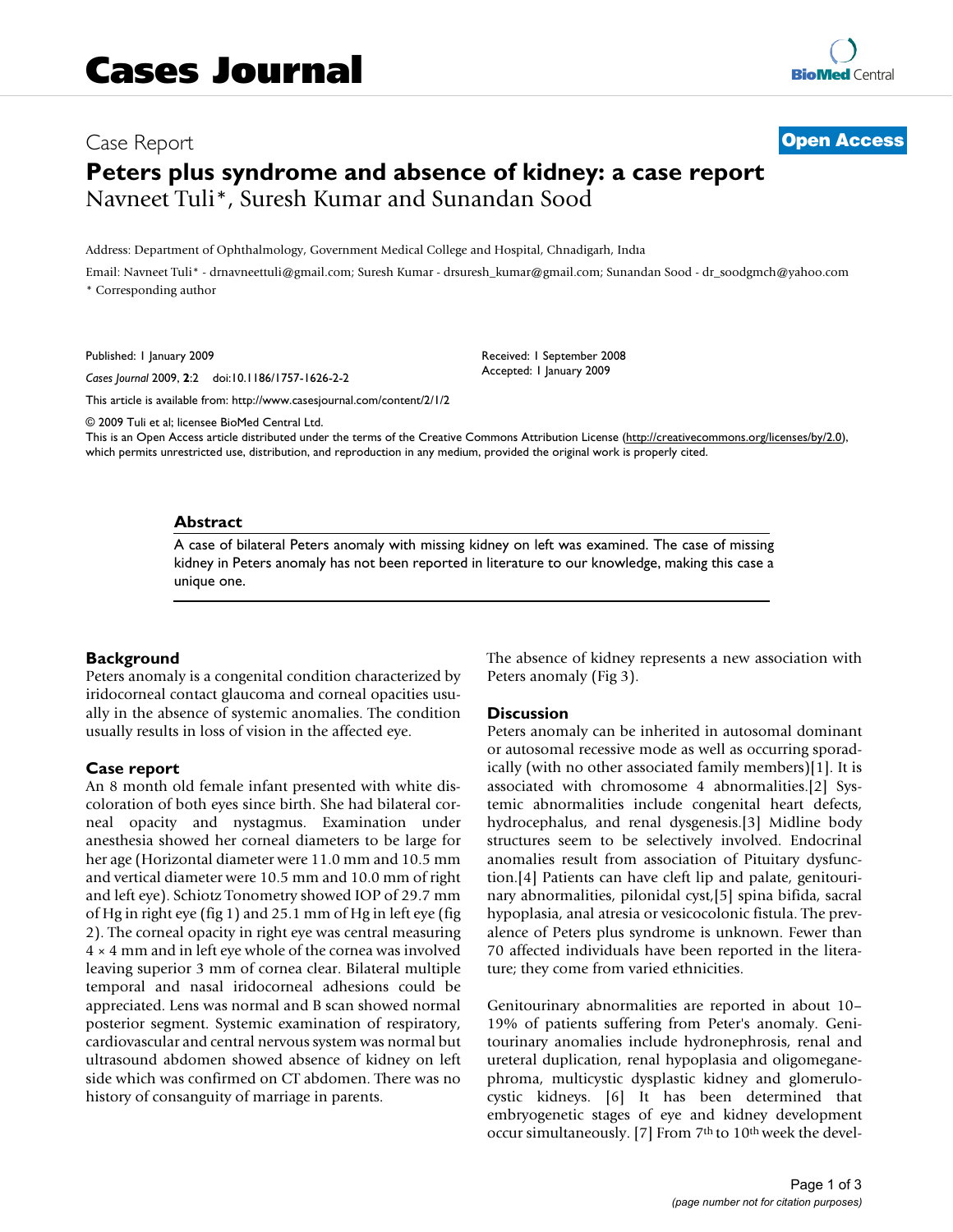

**Figure 1 Photograph of right eye**.

opment of ocular architecture progresses in parallel with the differentiation of kidney tubules. [8] It is conceivable that unknown factor leading to development of renal tubular cyst in utero might simultaneously affect eye and kidney. A variety of human congenital syndromes affected both organs have been described. Recently, analysis of spontaneous and transgenic mouse mutant has revealed that vertebrate pax genes are key regulators during organogenesis of kidney of eye. [9]



**Figure 2 Photograph of left eye**.



**Figure 3 CT Scan showing absence of left kidney**.

B3GALTL is the only gene known to be associated with Peters plus syndrome. Most affected individuals tested to date are homozygous for a hot spot splice mutation in intron 8 ( $c.660+1G > A$ ). The parents of an affected child are obligate heterozygotes and thus carry one mutant allele. Heterozygotes (carriers) are asymptomatic. At conception, each sib of an affected individual has a 25% chance of being affected, a 50% chance of being an asymptomatic carrier, and a 25% chance of being unaffected and not a carrier. There is an increased chance for miscarriages and second- and third-trimester fetal loss of homozygously affected fetuses. Once an at-risk sib is known to be unaffected, the risk of his/her being a carrier is 2/3. The offspring of an individual with Peters plus syndrome are obligate heterozygotes (carriers) for a diseasecausing mutation. Each sib of the proband's parents is at a 50% risk of being a carrier. Carrier testing for at risk family members is available on a clinical basis once the mutations have been identified in the family [6]. In most cases no prenatal diagnosis possible. However, in the minority where a gene defect can be identified, the prenatal diagnosis may be a possibile. [1]

Our case demonstrated absence of kidney on one side which we believe is unreported association. Patients with Peters anomaly should be screened for systemic malformations as therapeutic intervention for such problems is life saving.

# **Consent**

The written informed consent of the kin of the patient was taken.

# **Competing interests**

The authors declare that they have no competing interests.